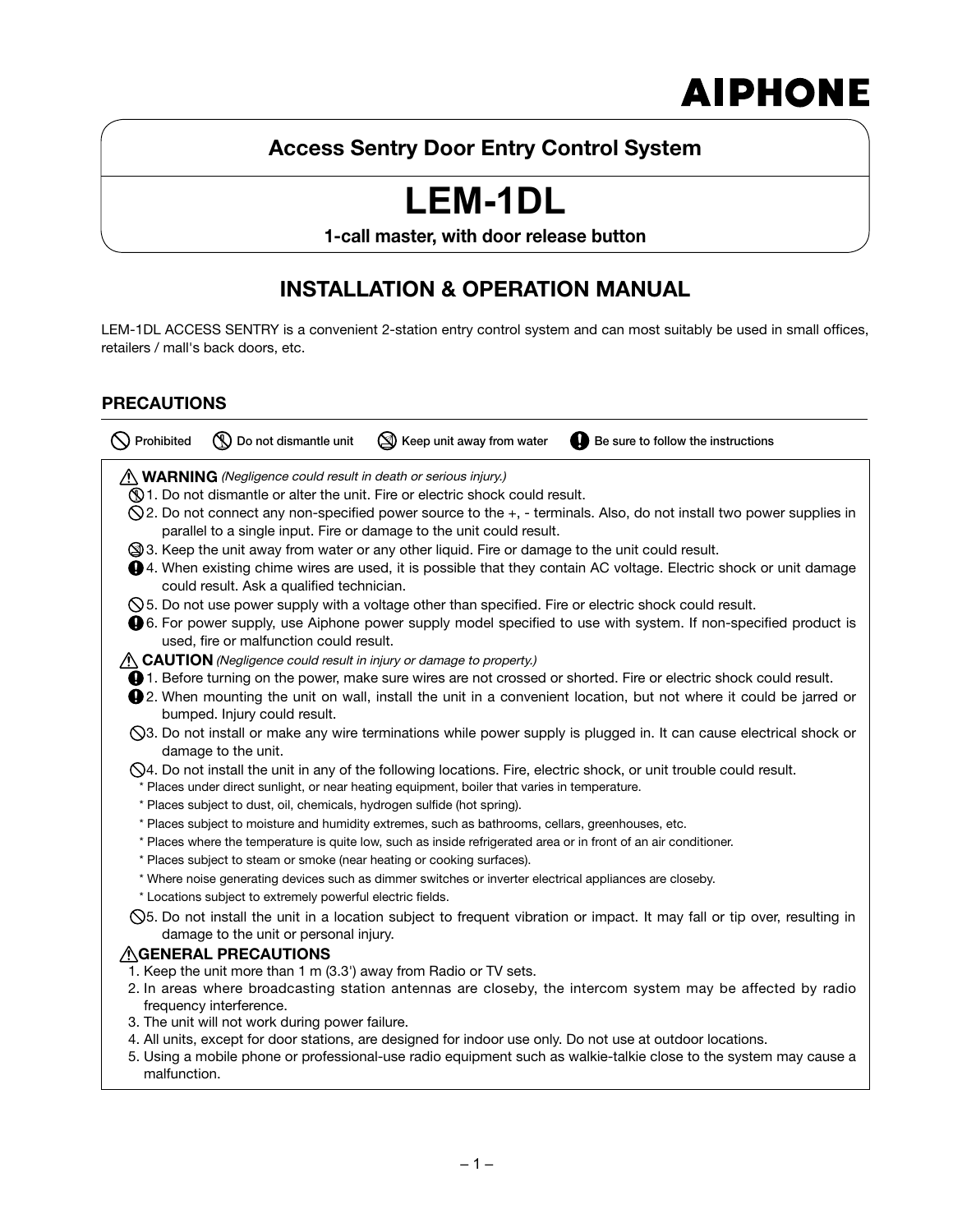

## **2 Names & Features**



### **FEATURES:**

- \* Convenient door entry control system with DOOR RELEASE button
- \* AC transformer (PT-1210N) supplies power for both communication and door strike
- \* Desk-top or wall-mountable master

### ■ Call tone adjustment

 3-position volume switch, located under Operation Plate. Adjusts call tone volume (Low - Medium - High).



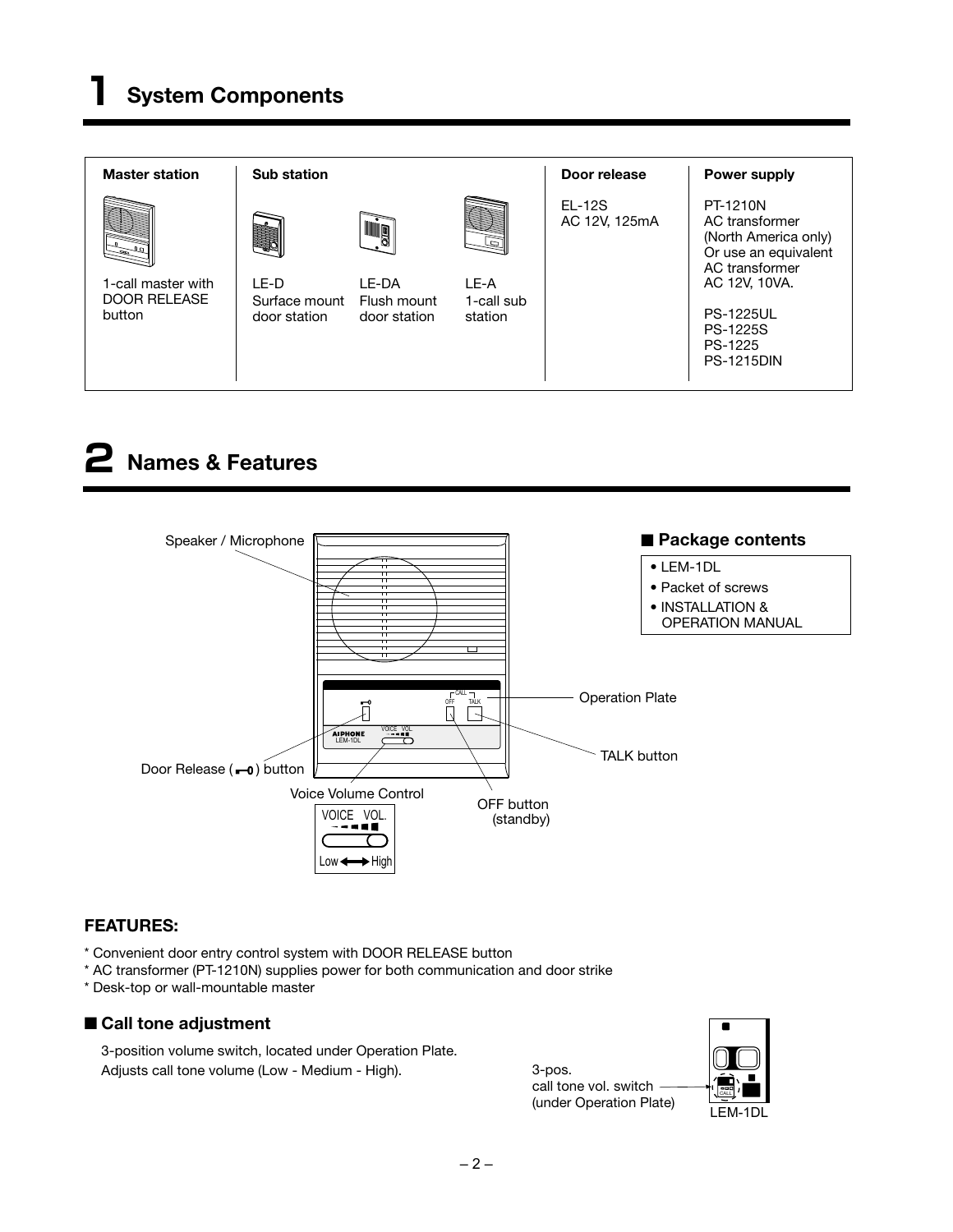# **3 Mounting**

#### **Back wiring LE subs**



 $\star$  For surface wall cable run, pass through opening on top or bottom of back case.



# **4 Wiring**



### **When EL-12S door release is used;**



**When door release of OTHER manufacturer is used;** 



*The actual terminal locations are different from the ones shown in the diagram below.*

NP: Non-polarized

Run separately each cable to Door station and Door Release.